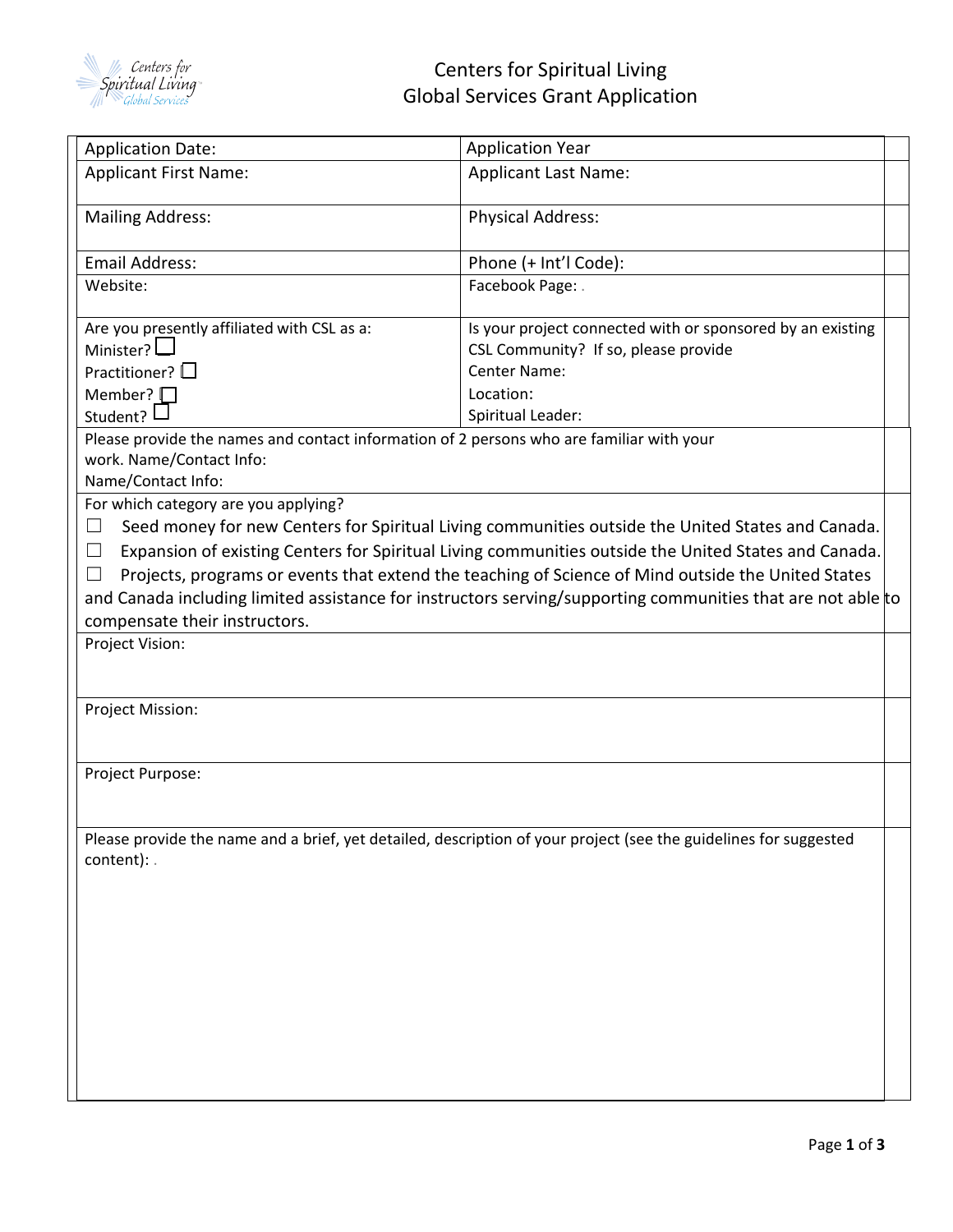

 $\overline{\phantom{a}}$ 

| What steps have you taken toward development/fulfillment of this project?                            |  |
|------------------------------------------------------------------------------------------------------|--|
|                                                                                                      |  |
|                                                                                                      |  |
|                                                                                                      |  |
|                                                                                                      |  |
|                                                                                                      |  |
|                                                                                                      |  |
|                                                                                                      |  |
|                                                                                                      |  |
|                                                                                                      |  |
| Anything else you would like to have the Grant Committee consider in the review of this application: |  |
|                                                                                                      |  |
|                                                                                                      |  |
|                                                                                                      |  |
|                                                                                                      |  |
|                                                                                                      |  |
|                                                                                                      |  |
|                                                                                                      |  |
|                                                                                                      |  |
|                                                                                                      |  |
|                                                                                                      |  |
|                                                                                                      |  |
|                                                                                                      |  |